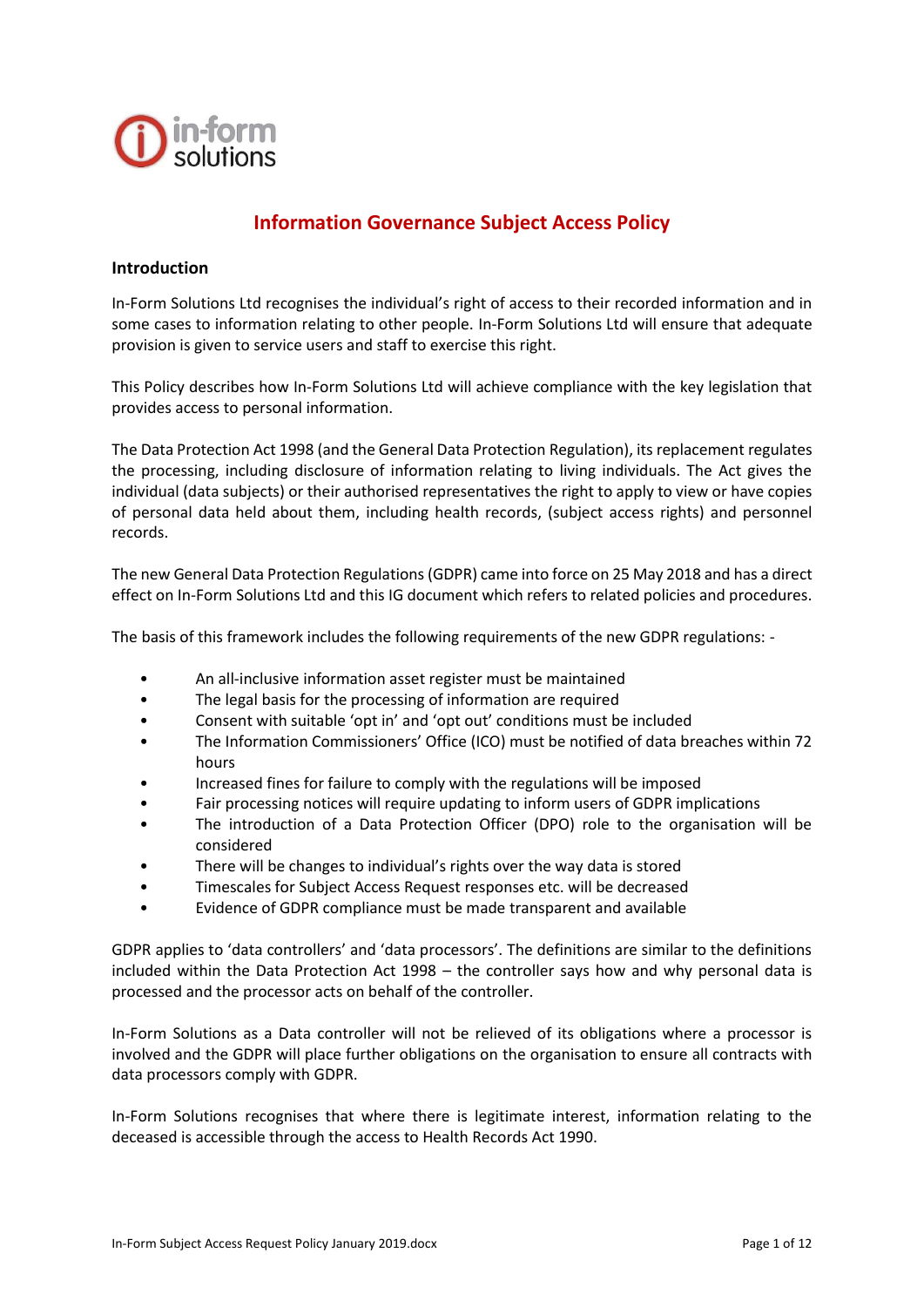## **Aim**

The purpose of this policy is to establish the In-Form Solution's responsibilities as the designated data controller under the Data Protection Act 2018 and the UK version of GDPR , to comply with and process subject access requests.

This document provides policy statements to the staff processing such requests and the data subjects themselves and:

- describes how the In-Form Solutions Ltd will comply with the law
- provides assurance on lawful practice
- establishes the roles and responsibilities of staff in the processing of requests
- establishes that processes will be in place to support this policy

### **Definitions**

The key definitions applicable to this policy are as follows:

| The Data Subject                         | An individual who is the subject of the information (service<br>user/member of staff)                                                                                                                                                                                                                                                                                                                                                                                                             |  |  |
|------------------------------------------|---------------------------------------------------------------------------------------------------------------------------------------------------------------------------------------------------------------------------------------------------------------------------------------------------------------------------------------------------------------------------------------------------------------------------------------------------------------------------------------------------|--|--|
| The Data Controller                      | A person (within In-Form Solutions) who determines the<br>purposes for which and the manner in which personal data,<br>is processed                                                                                                                                                                                                                                                                                                                                                               |  |  |
| The Data Processor                       | in relation to personal data, means any person (other than<br>an employee of the data controller) who processes the data<br>on behalf of the data controller.                                                                                                                                                                                                                                                                                                                                     |  |  |
| <b>Subject Access Rights</b>             | Individuals can make an application in writing to gain access<br>to information held or processed about them                                                                                                                                                                                                                                                                                                                                                                                      |  |  |
| 3rd Party                                | A person identified in the health/medical record other than<br>the data subject or a health professional                                                                                                                                                                                                                                                                                                                                                                                          |  |  |
| Service users Personal<br>Representative | Defined as the executor or administrator of the deceased<br>estate.                                                                                                                                                                                                                                                                                                                                                                                                                               |  |  |
| <b>Caldicott Guardian</b>                | Designated by the Caldicott Committee as responsible for<br>overseeing the arrangements for the use and sharing of<br>clinical information.                                                                                                                                                                                                                                                                                                                                                       |  |  |
| <b>Data Protection Officer</b>           | The data protection officer shall have at least the following<br>tasks:<br>(a) to inform and advise the controller or the processor and<br>the employees who carry out processing of their data<br>(b) to monitor compliance with this Regulation, data<br>protection provisions and with the policies of the controller<br>or processor including the assignment of responsibilities,<br>awareness-raising and training of staff involved<br>in<br>processing operations, and the related audits |  |  |
| Senior Information Risk Owner            | The role of the Senior Information Risk Owner<br>(SIRO) was created to provide board-level                                                                                                                                                                                                                                                                                                                                                                                                        |  |  |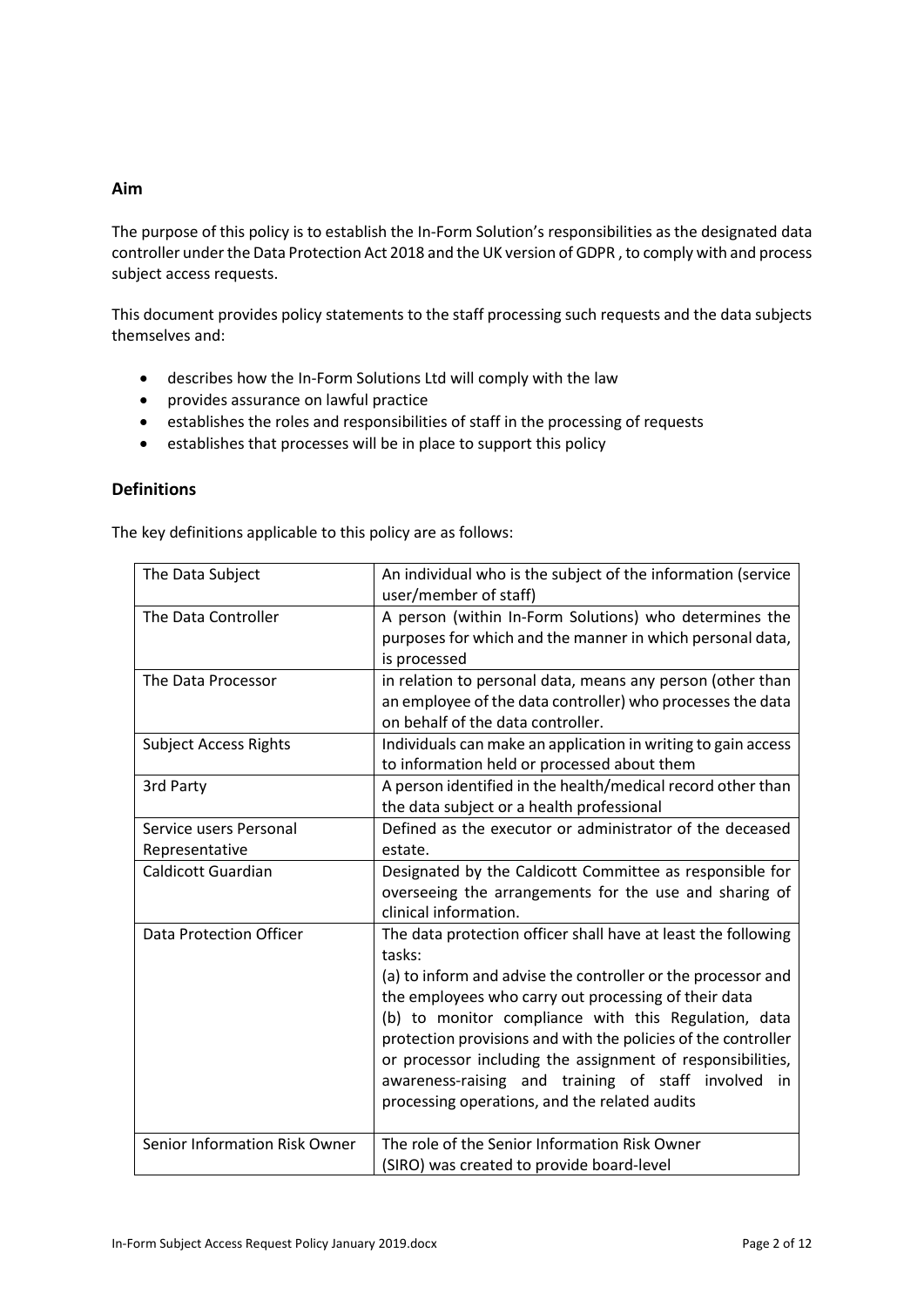|                                             | accountability and greater assurance that<br>information risks are addressed. The SIRO<br>ensures that information risks are treated as a<br>priority for business outcomes. The SIRO also<br>plays a vital role in getting In-Form Solutions Ltd to<br>recognise the value of its information enabling them to use<br>it effectively.                                                                                                                                                                                                                                                                                                                                                                   |
|---------------------------------------------|----------------------------------------------------------------------------------------------------------------------------------------------------------------------------------------------------------------------------------------------------------------------------------------------------------------------------------------------------------------------------------------------------------------------------------------------------------------------------------------------------------------------------------------------------------------------------------------------------------------------------------------------------------------------------------------------------------|
| <b>Statutory Gateway</b>                    | Permits disclosure of information                                                                                                                                                                                                                                                                                                                                                                                                                                                                                                                                                                                                                                                                        |
| Data Protection Act 2018                    | An Act that regulates the processing of information relating<br>to living individuals including the holding use or disclosure<br>of such information                                                                                                                                                                                                                                                                                                                                                                                                                                                                                                                                                     |
| General<br>Protection<br>Data<br>Regulation | The primary objectives of the GDPR are to give control back<br>to citizens and residents over their personal data and to<br>simplify the regulatory environment for international<br>business by unifying the regulation within the EU.[1] When<br>the GDPR takes effect, it will replace the data protection<br>directive (officially Directive 95/46/EC)[2] from 1995 and<br>the Data protection Act 2018. The regulation was adopted<br>on 27 April 2016. It became enforceable on 25 May 2018<br>after a two-year transition period and, unlike a directive, it<br>does not require any enabling legislation to be passed by<br>national governments and is thus directly binding and<br>applicable. |
| Freedom of Information Act<br>2000          | An Act to make provision for the disclosure of information<br>held by Public Authorities                                                                                                                                                                                                                                                                                                                                                                                                                                                                                                                                                                                                                 |

## **Responsibilities**

## **The Board**

The Board has ultimate responsibility for the implementation of the provisions of this policy. As the 'Accountable Officer' they are responsible for the management of the In-Form Solutions Ltd and for ensuring that the appropriate mechanisms are in place to support service delivery and continuity.

In-Form Solutions Ltd has a particular responsibility for ensuring that it corporately meets its legal responsibilities, and for the adoption of and compliance with internal and external governance requirements

### **Caldicott Guardian**

The Organisation Caldicott Guardian is Jill Griffiths and is responsible for the confidentiality of person identifiable information as designated in the Caldicott Report and for the information governance agenda, which incorporates data protection.

#### **The SIRO and Information Governance (IG) Lead**

John Griffiths is the Organisation's IG Lead and the Senior Information Risk Owner (SIRO), and is responsible for overseeing the application of this Policy and its principle within the organisation. The IG Lead will ensure that there are robust processes in place to respond to subject access requests from staff and service users.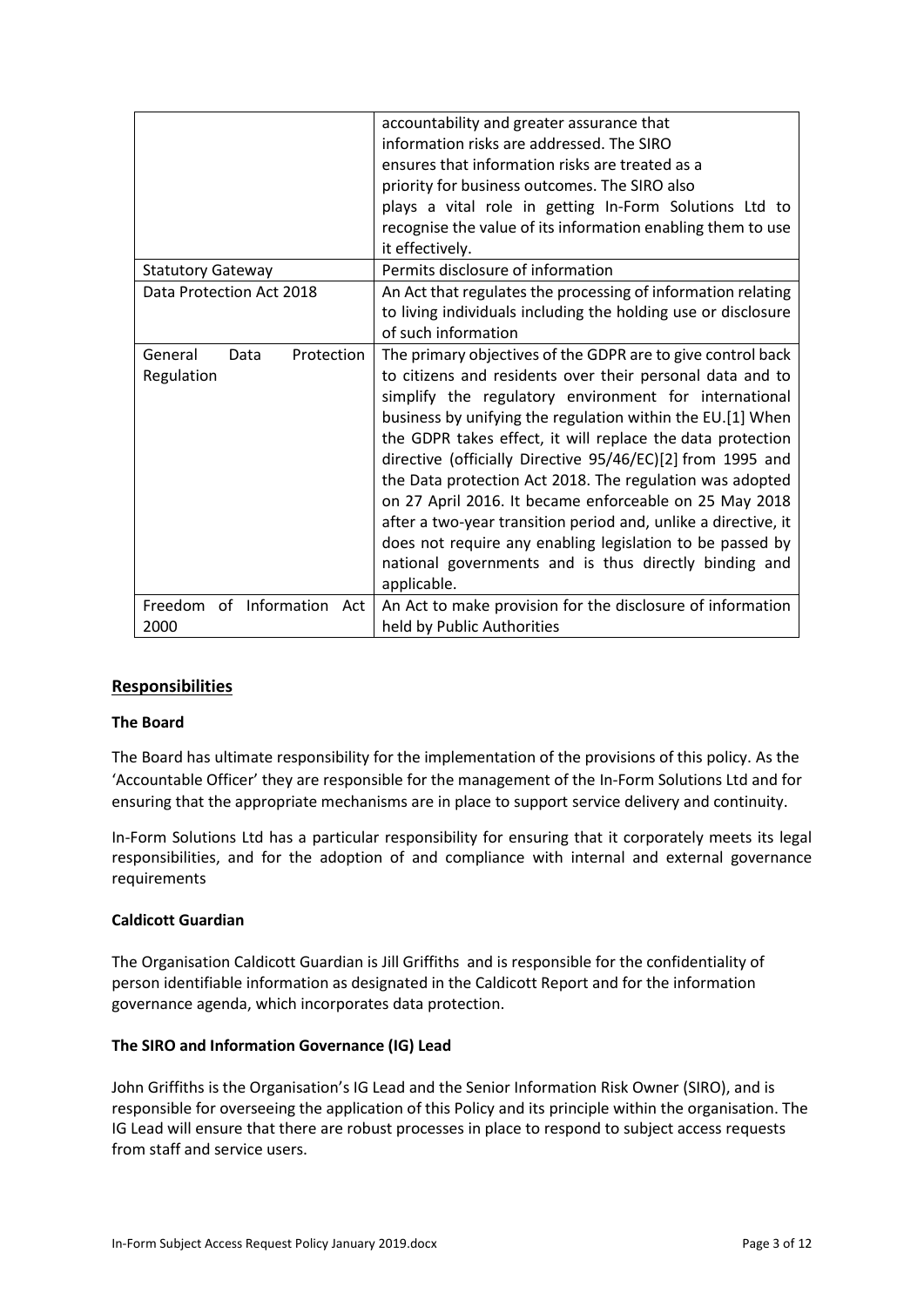### **Data Protection Officer**

A DPO is **mandatory** in the following three cases (GDPR Article 37(1)):

- 1. The controller or processor is a Public Authority or Body, or acting as one
- 2. The **core** activities of the controller or the processor consist of processing operations, which require regular and systematic monitoring of data subjects on a **large** scale
- 3. The **core** activities of the controller or the processor consist of processing on a large scale of **special categories** of data (i.e. highly sensitive, such as political affiliation or sexual preference) or personal data relating to criminal convictions and offences

According to Working Party 29, "**Core Activities**" can be considered as "the key operations necessary to achieve the controller's or processor's goals." i.e. The data processing is at the heart of the organisation's ability to operate, e.g. a hospital, or private security firm.

"**Large Scale**" is a fuzzy term and up to the data controller/processor to determine whether it applies to them, based on factors such as quantity of subjects, records, geography and duration of activity. Examples of large scale monitoring are hospitals, search engines, insurance company customer data. Examples that do not constitute large scale monitoring are the processing of data by an individual doctor or accountant, or the processing of personal data relating to criminal convictions and offences by an individual lawyer.

### **Records Management and Data Quality Lead**

The Records Management Lead will be responsible for records management elements of compliance with this Policy on behalf of the Board and will receive reports on compliance with the subject access provisions through the SIRO. The Data Quality Lead will be responsible for ensuring that data quality errors are maintained at an acceptable level. In addition, they will be responsible for the development of data quality reports.

### **Staff**

It is the responsibility of all staff to comply with data protection legislation, this Policy and the processes that support it. Several Organisation Staff have been trained in SARS techniques

### **Subject Access Requests**

In-Form Solutions Ltd will accept written requests, including e-mail, from a data subject in the provision of subject access. In-Form Solutions Ltd will make a standard access form available to the staff, where required, to assist the application - see Appendix B.

Telephone applications from an individual who is unable to make a written request may be accepted subject to strict conditions following the Department of Health Guidance for Access to Health Records 2010.

In-Form Solutions Ltd requires applicants to provide 2 forms of proof of identity one of which should be photo identification.

Where an application is made on behalf of a member of staff, In-Form Solutions Ltd will confirm that the consent of the individual had been obtained prior to any release.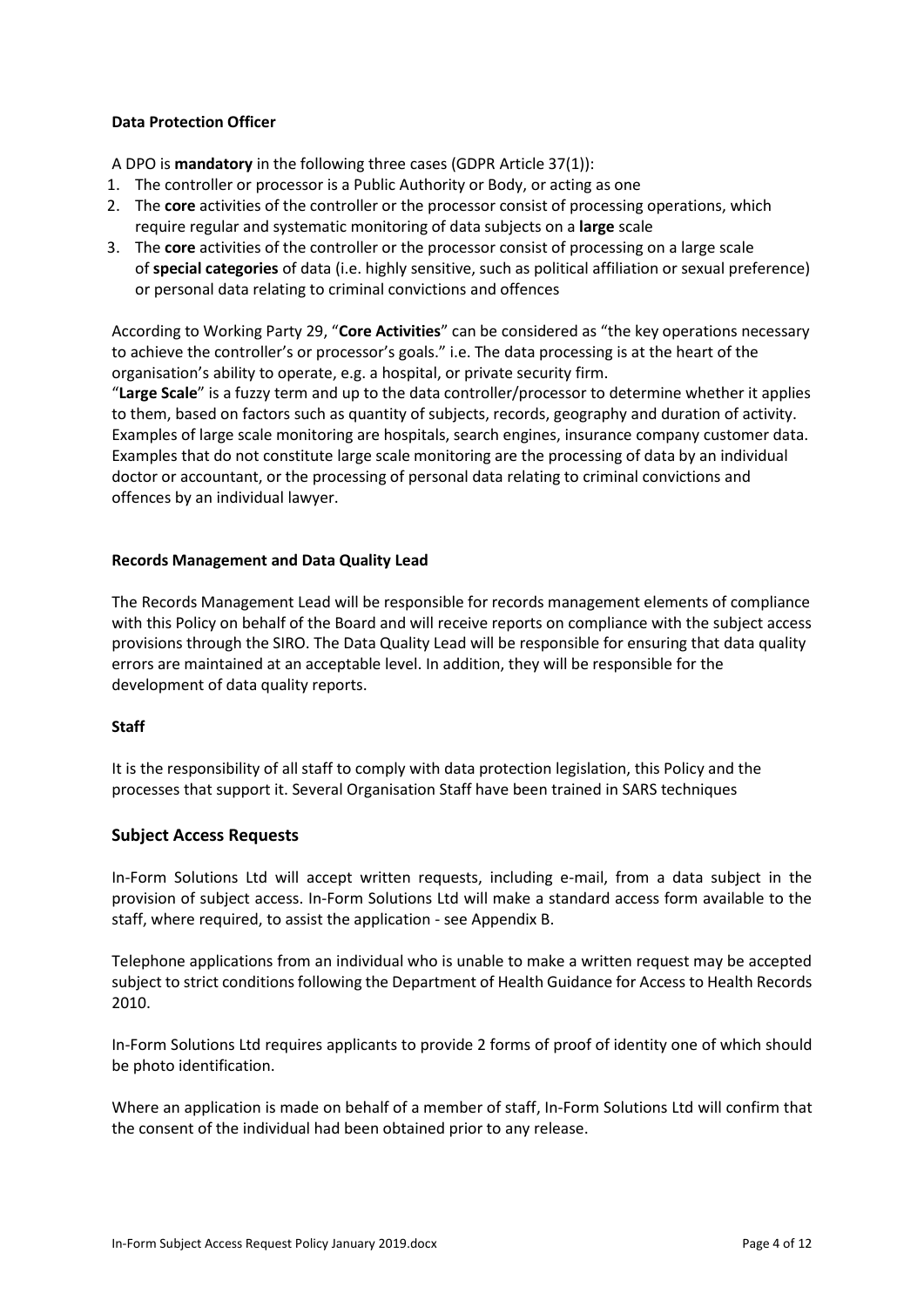Where an individual has not specified the information that they require the In-Form Solutions Ltd will ask the applicant to refine the request.

Where an access request has previously been met and a subsequent identical or similar request is received In-Form Solutions Ltd will assess if a reasonable time interval has elapsed before providing the information.

### **Provision of Copies or Viewing Records**

In-Form Solutions Ltd will ensure that a relevant professional is consulted prior to any release of information of a health-related nature. In-Form solutions Ltd will require the professional to consider the following prior to the release of copies or the viewing of records:

- any serious harm to the physical or mental health or condition of the service user or, member of staff requesting access, or any other person
- the consent of any third party where the content relates to that third party who is not a health professional
- if it is reasonable to disclose without the consent of a third party

### **Access to Records of the Deceased**

Application to view or have copies of health-related records or occupational health records of the deceased will be considered under the Access to Health Records Act 1990.

In-Form Solutions Ltd recognises that it owes a duty of confidentiality to the deceased.

The Caldicott Guardian will be consulted on any proposed disclosure of information relating to the deceased and legal advice will be sought where necessary.

### **Access by Relatives of the Deceased**

In-Form Solutions Ltd will consider access by a relative of the deceased to their health related or occupational health records. Where a request is made by a person who may have a claim arising out of the service user's death In-Form Solutions Ltd will require proof of such a claim before any disclosure is made.

In-Form Solutions Ltd will consider if a disclosure relating to the deceased death would help a relative through the grieving process, subject to any refusal from the deceased prior to death.

Consideration will be given to requests from a living relative for information relating to a genetic or hereditary condition, subject to any refusal from the deceased prior to death.

#### **The Personal Representative**

The Personal Representative of the deceased has an unqualified right of access to the health-related record. In-Form Solutions Ltd will require proof of administrator/executor status before any disclosure is made.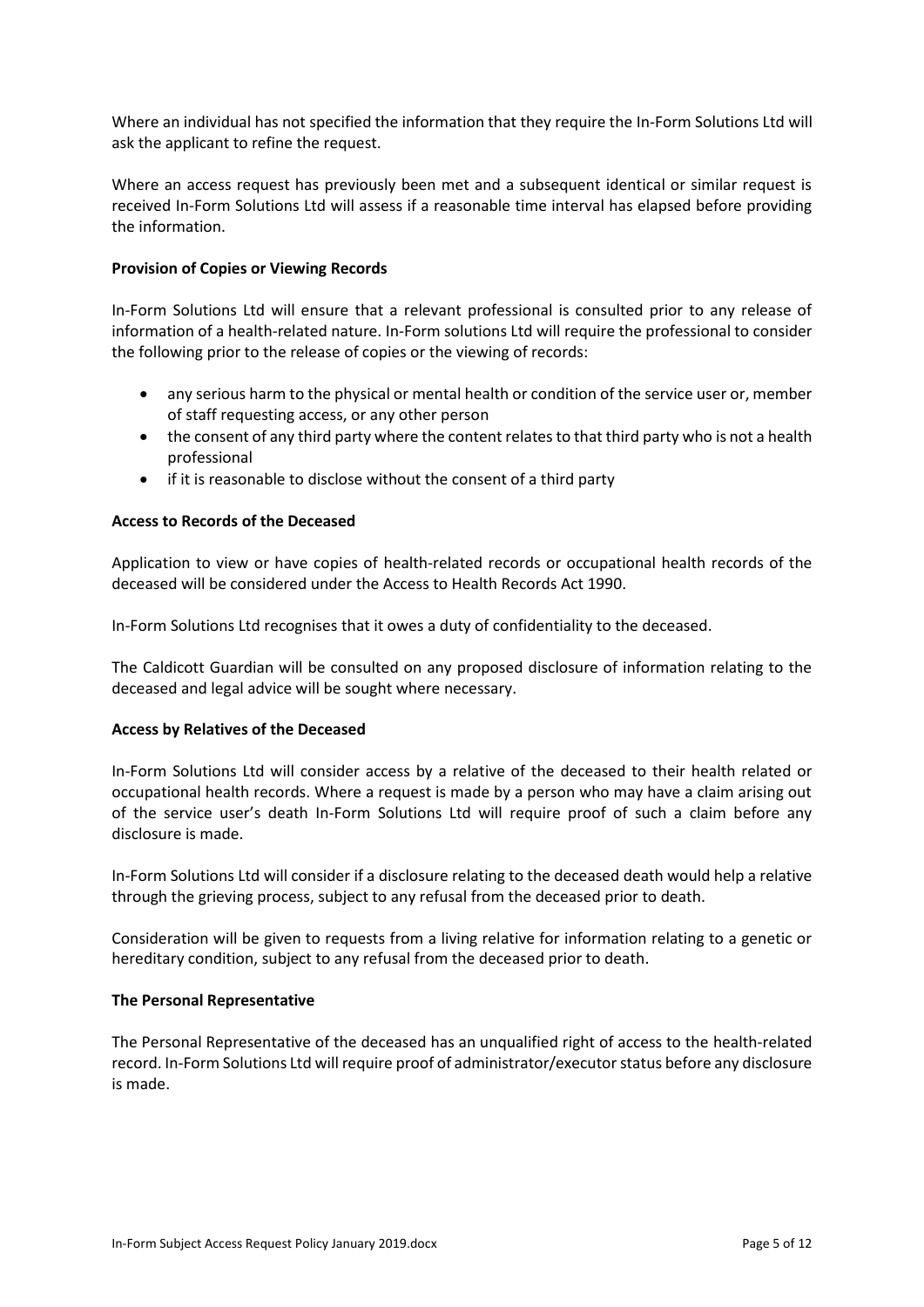#### **Information Shared with Other Organisations**

Where In-Form Solutions Ltd has legitimately shared identifiable information with other organisations and that organisation maintains its own records the In-Form Solutions Ltd considers that subject access requests should be made directly to that organisation.

WhereIn-Form Solutions Ltd legitimately accesses another organisations system, subject access requests relating to information in that system will be referred to that organisation.

#### **Application by Solicitors**

In-Form Solutions Ltd will pay due regard to subject access requests made through a solicitor where the consent of the data subject has been provided. Consideration will be made to the information requested under the subject access provisions of the Data Protection Act 2018.

#### **Statutory Disclosures**

In-Form Solutions Ltd will consider application for access to health related and occupational health records and personnel records where there is a lawful requirement to comply.

#### **Disclosures in Absence of a Statutory Requirement**

Where there is no statutory requirement to comply with a request for access In-Form Solutions Ltd will consider applications on a case by case basis.

In-Form Solutions Ltd recognises that in all cases the public interest in disclosure must outweigh the duty of confidentiality owed to the deceased before any disclosure is approved.

### **Timeframe for Compliance**

The Department of Health has issued guidance recommending that subject access requests are responded to within 21 days. In-Form Solutions Ltd will endeavor to comply with the Department of Health recommendations. Where In-Form Solutions Ltd cannot meet this compliance guideline the applicant will be informed and a response will be provided as soon as possible after the 21-day period and prior to the statutory one month under the Data Protection Act 2018.

In-Form Solutions Ltd will inform applicants of any refusal to comply with requests as soon as possible within the given timeframe.

### **Request Log**

Subject access requests including access to health related, personnel and occupational health records will be recorded in a log that will be used to demonstrate compliance with statutory timeframes and will provide assurance reports.

#### **Amendments to Records**

In-Form Solutions Ltd recognises that an opinion or judgment recorded by a health professional, whether accurate or not should not be deleted from a health-related record.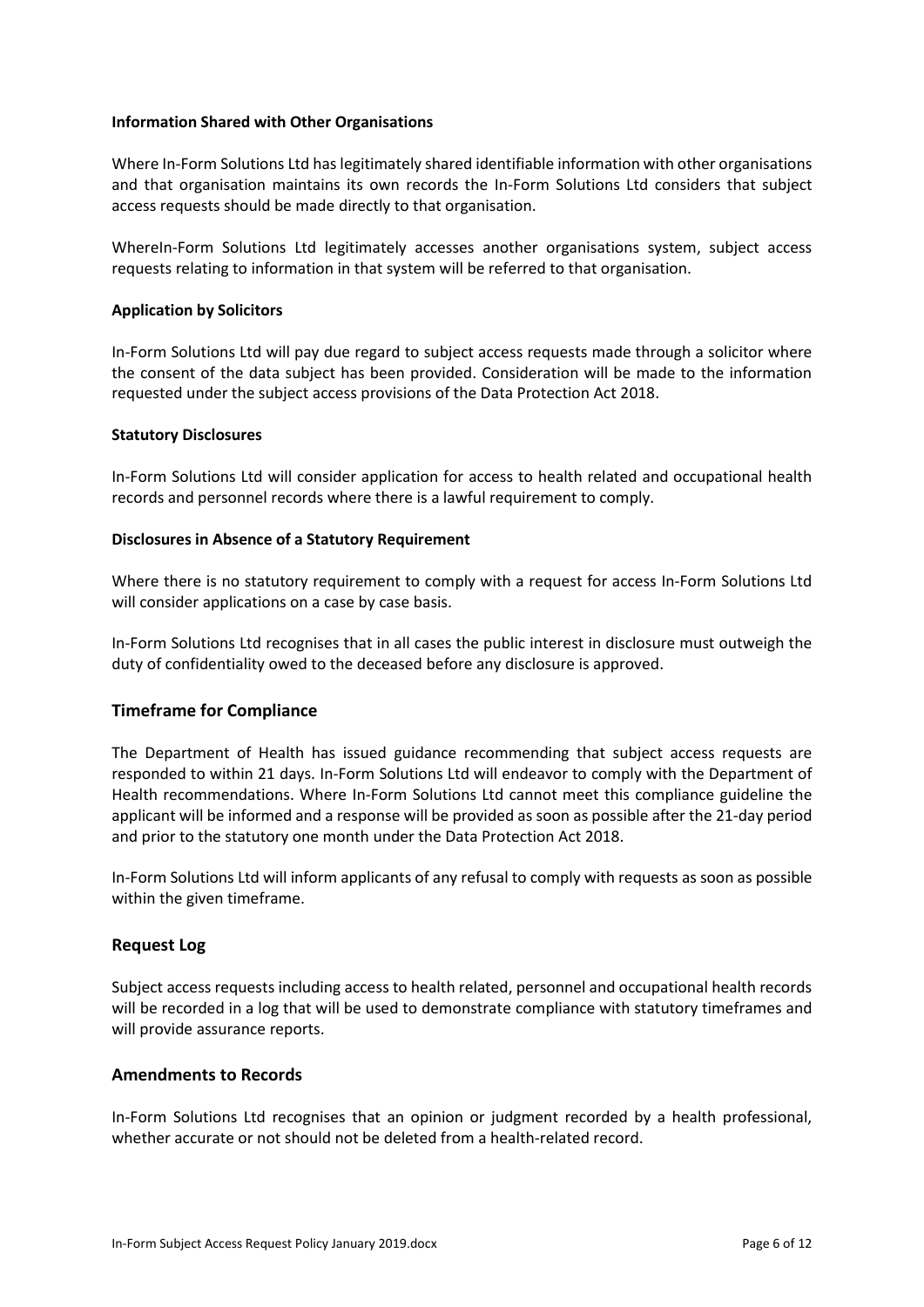Where a data subject requests amendment to information in a health-related record or occupational health records the health professional concerned will be consulted.

Amendments will be made where both parties agree and the original information will be left clearly visible. An explanation and amendment date signed by the health professional will be added to the record.

Where a health professional considers disputed information to be accurate In-Form Solutions Ltd will ensure that a note recording the service user's disagreement will be added and that the date and signature of the health professional will be included.

Inaccuracies in personnel records will be considered with a Senior Manager in the HR department and will be amended if appropriate and signed and dated by the Senior Manager

## **Service Users/Former Members of Staff Living Abroad**

Service users or former members of staff, who are now living outside of the UK, will be given the same rights of access under the Data Protection Act 2018, where the records of treatment occupational health or personnel records are still held by the In-Form Solutions Ltd.

Original medical or occupational health or personnel records will not be transferred abroad. A copy or summary of record will be provided, subject to the fees stipulated in Appendix A.

## **Freedom of Information Act 2000 (if applicable)**

In-Form Solutions Ltd will consider any requests for information which constitutes personal information to be exempt from disclosure under the Freedom of Information Act 2000 if:

- disclosure would contravene any of the Data Protection principles
- Where information has been provided in confidence.
- Where a duty of confidentially is owed to the deceased.

### **Section 29 Access Requests**

Section 29 of the Data Protection Act provides an exemption in Law to access person identifiable information without seeking the consent of that individual for the purpose of investigating serious crime, fraud and taxation purposes.

In-Form Solutions Ltd will consider Section 29 applications on a case by case basis.

Where In-Form Solutions Ltd deems it acceptable to disclose under a section 29 request it will release sufficient information for the purpose but not excessive to the purpose.

In-Form Solutions Ltd recognises that subsequent to the refusal of a Section 29 request the Police may seek a Court Order which requires the disclosure.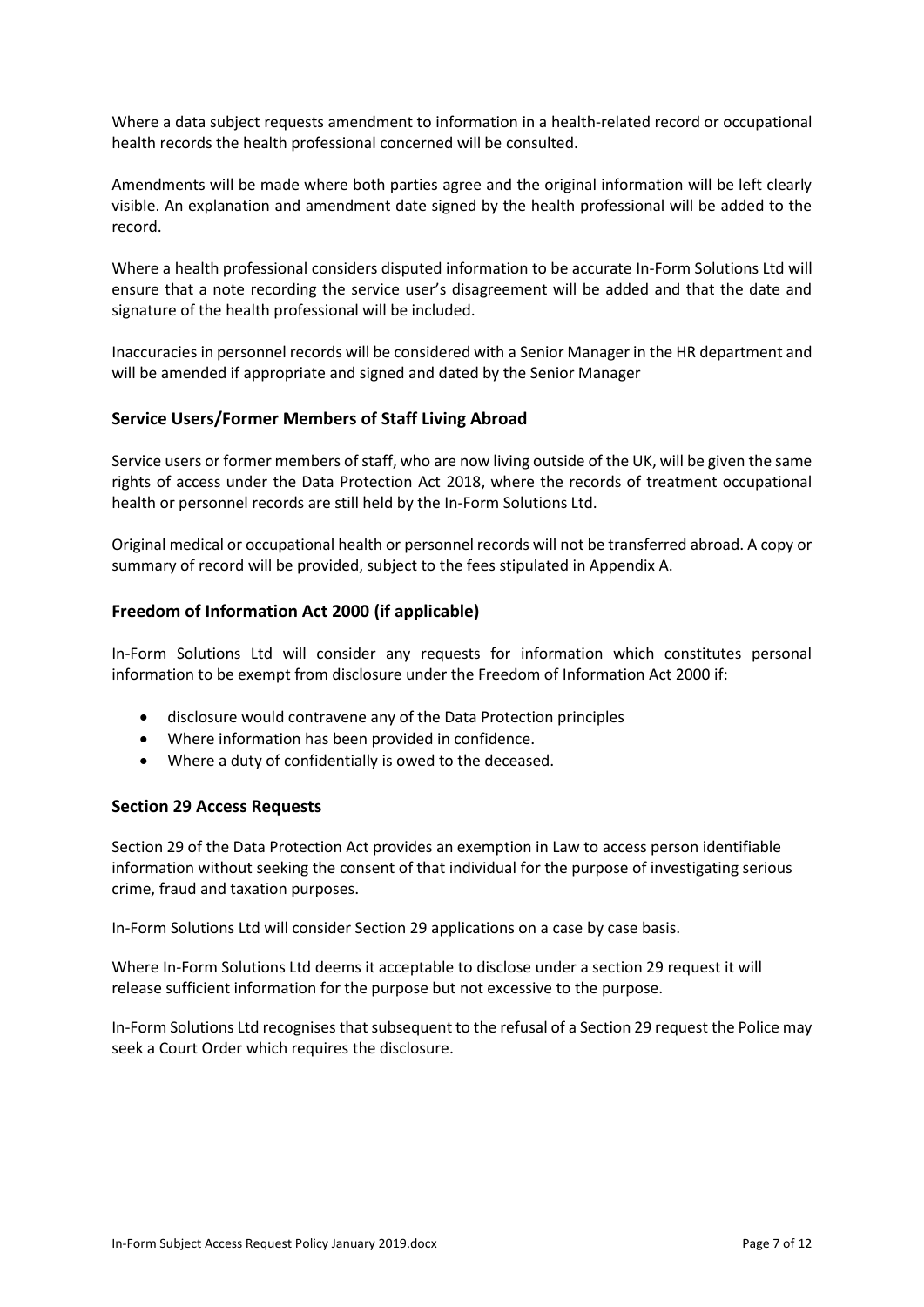Under GDPR the relevant Articles associated with subject access of records include:-

Article 12: Transparent information, communication and modalities for the exercise of the rights of the data subject Article 13: Information to be provided where personal data are collected from the data subject

Article 14: Information to be provided where personal data have not been obtained from the data subject

Article 15: Right of access by the data subject

Article 16: Right to rectification

Article 17: Right to erasure ('right to be forgotten')

Article 18: Right to restriction of processing

Article 19: Notification obligation regarding rectification or erasure of personal data or restriction of processing

Article 20: Right to data portability

Article 21: Right to object

Article 22: Automated individual decision-making, including profiling

Article 23: Restrictions

### **Complaints**

Information will be available to service users and staff detailing how to apply for access to health related, occupational health, and personnel records and will detail the complaints process.

In-Form Solutions Ltd will initially try to resolve any complaints regarding subject access requests through informal discussion. If unresolved a formal complaints process will be initiated.

Where complaints are unresolved details of the Complaints Procedure will be provided by In-Form Solutions Ltd to the applicant.

Complainants will be informed of their right to contact the Information Commissioner for a review of the subject access provision.

#### **Fees**

In-Form Solutions Ltd will follow the fees guidance as stipulated in the Data Protection Subject Access Fees and Miscellaneous Provisions Regulations 2000 and make due regard to the guidance in the Department of Health: Guidance to Access to Health Records Requests 2010. See Appendix A Under GDPR the following is noted with regard to fees

Subject Access Requests shall be free of charge for the data subject and, where applicable, for the Data Protection Officer.

Where requests are manifestly unfounded or excessive, in particular because of their repetitive character, In-Form Solutions Ltd may charge a reasonable fee based on administrative costs, or refuse to act on the request. In-Form Solutions Ltd shall bear the burden of demonstrating the manifestly unfounded or excessive character of the request.

### **Dissemination and Implementation**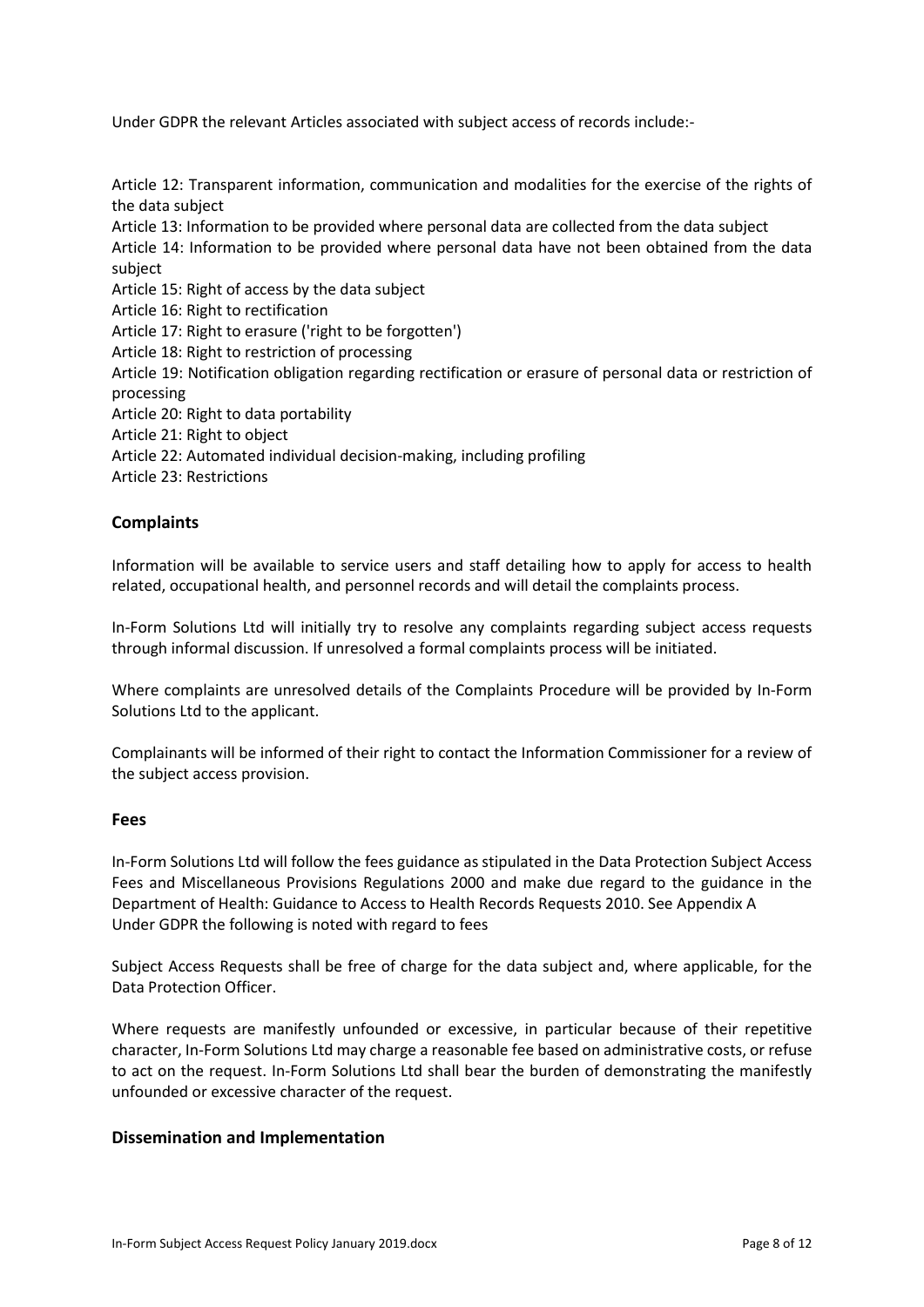This Policy may be made available to the Public through In-form Solutions Ltd Internet site, in assurance and upon application.

This Policy will be made available to staff through In-Form Solutions Ltd shared folder system and will be included in training sessions

New employees will be made aware of this policy through the Induction process

In-Form Solutions Ltd will ensure that processes are in place to implement this policy.

#### **Monitoring Compliance with Effectiveness**

Compliance with this Policy will be monitored through the provision of quarterly reports to the Board, and will be escalated to the commissioners of the respective contract.

A log of all subject access requests will be maintained. The effectiveness of the log will be regularly reviewed.

This Policy has been approved and authorised by:

**Name: Position: Date: 03/01/2019 Reviewed by: Signature: 03/01/2019**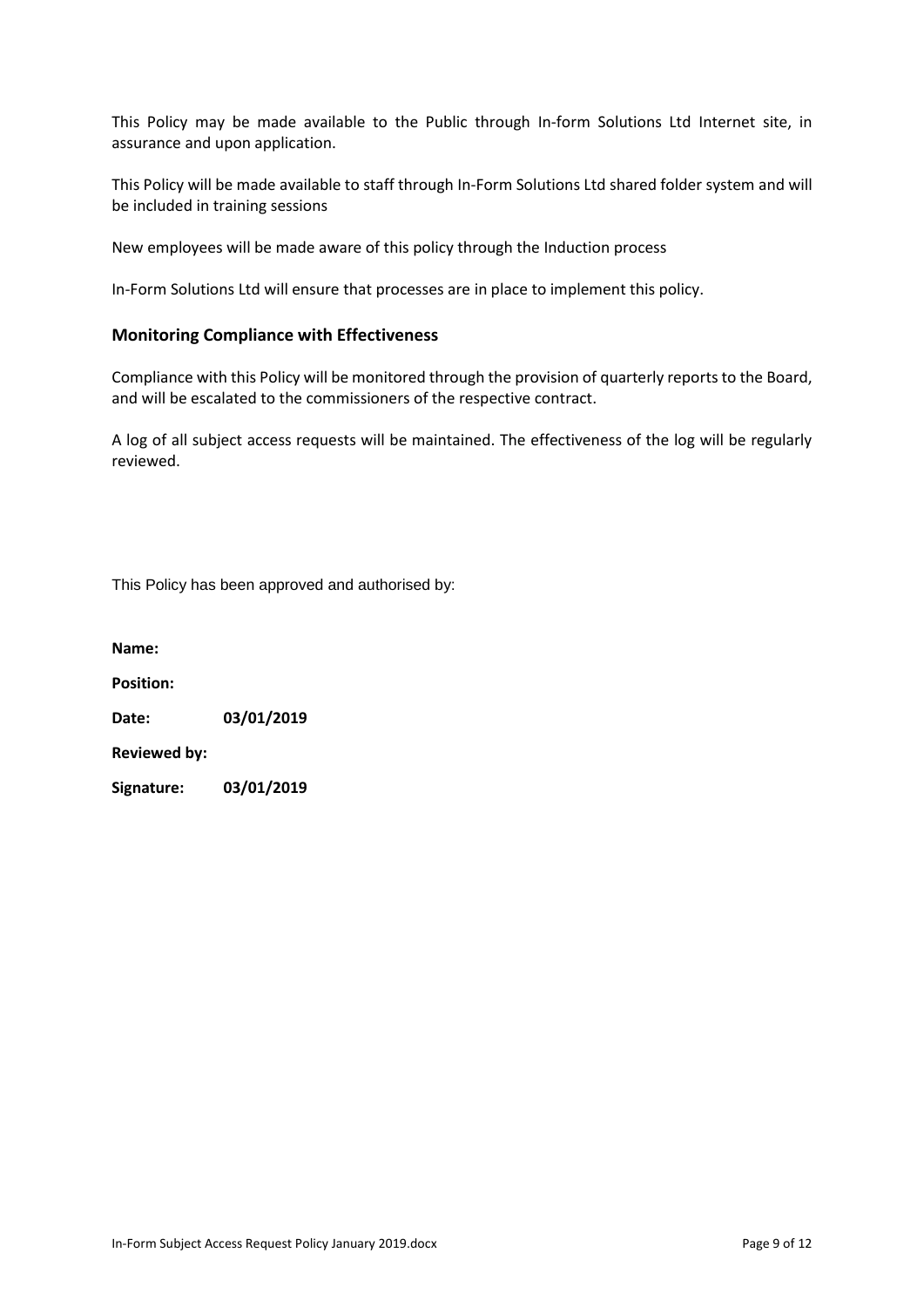## **1. Appendix A: Fees**

Subject Access Requests shall be free of charge for the data subject and, where applicable, for the Data Protection Officer.

Where requests are manifestly unfounded or excessive, in particular because of their repetitive character, In-Form Solutions Ltd may charge a reasonable fee based on administrative costs, or refuse to act on the request. In-Form Solutions Ltd shall bear the burden of demonstrating the manifestly unfounded or excessive character of the request.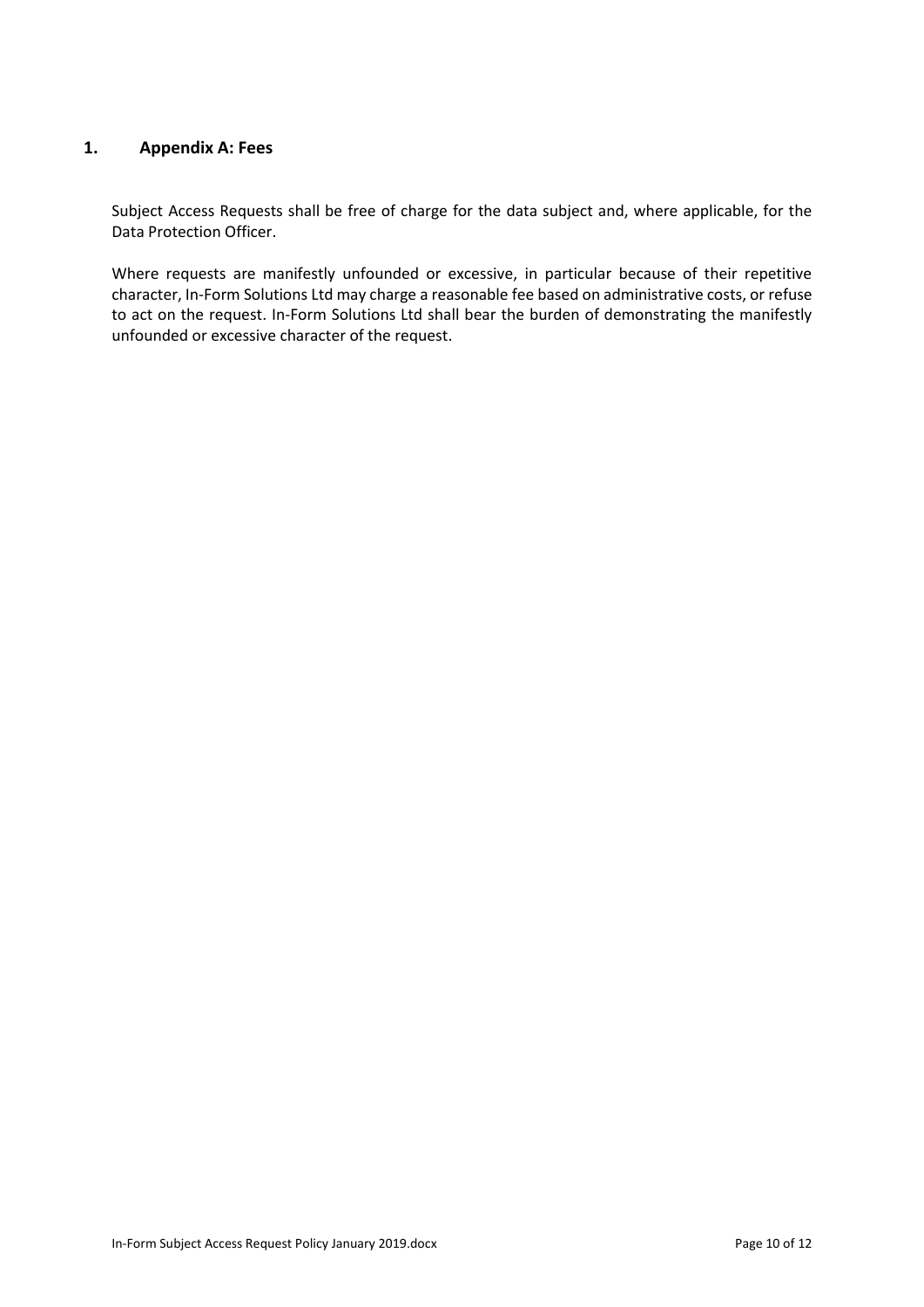## **2. Appendix B: Template application form: Access to records.**

Please refer to 'Subject Access Requests' paragraph above as it will explain who should complete this form, the charges that you may be asked to pay and inform you of the proof that we will need to verify your identity.

#### **Section 1: Details of the person whose information is required**

| Surname                 | Forename(s)  |
|-------------------------|--------------|
|                         |              |
| <b>Previous Surname</b> |              |
| Date of Birth           | Male/female  |
|                         |              |
| <b>Current Address</b>  | Previous     |
|                         | Address(s)   |
|                         | (with dates) |
| Postcode                |              |
|                         | Postcode(s)  |
| Contact number          |              |

## **Section 2: Please provide us with as much information in this section as you can to help us find what you need**

| Service users' medical<br>records                                   |  |
|---------------------------------------------------------------------|--|
| Staff members<br>requesting access to<br>Personnel records          |  |
| Staff member requesting<br>access to Occupational<br>Health records |  |
| NHS number (if known)                                               |  |

| I wish to: -             |      | Tick box |
|--------------------------|------|----------|
| View my record           |      | П        |
| Have copies of my record |      |          |
| Signature                | Date |          |